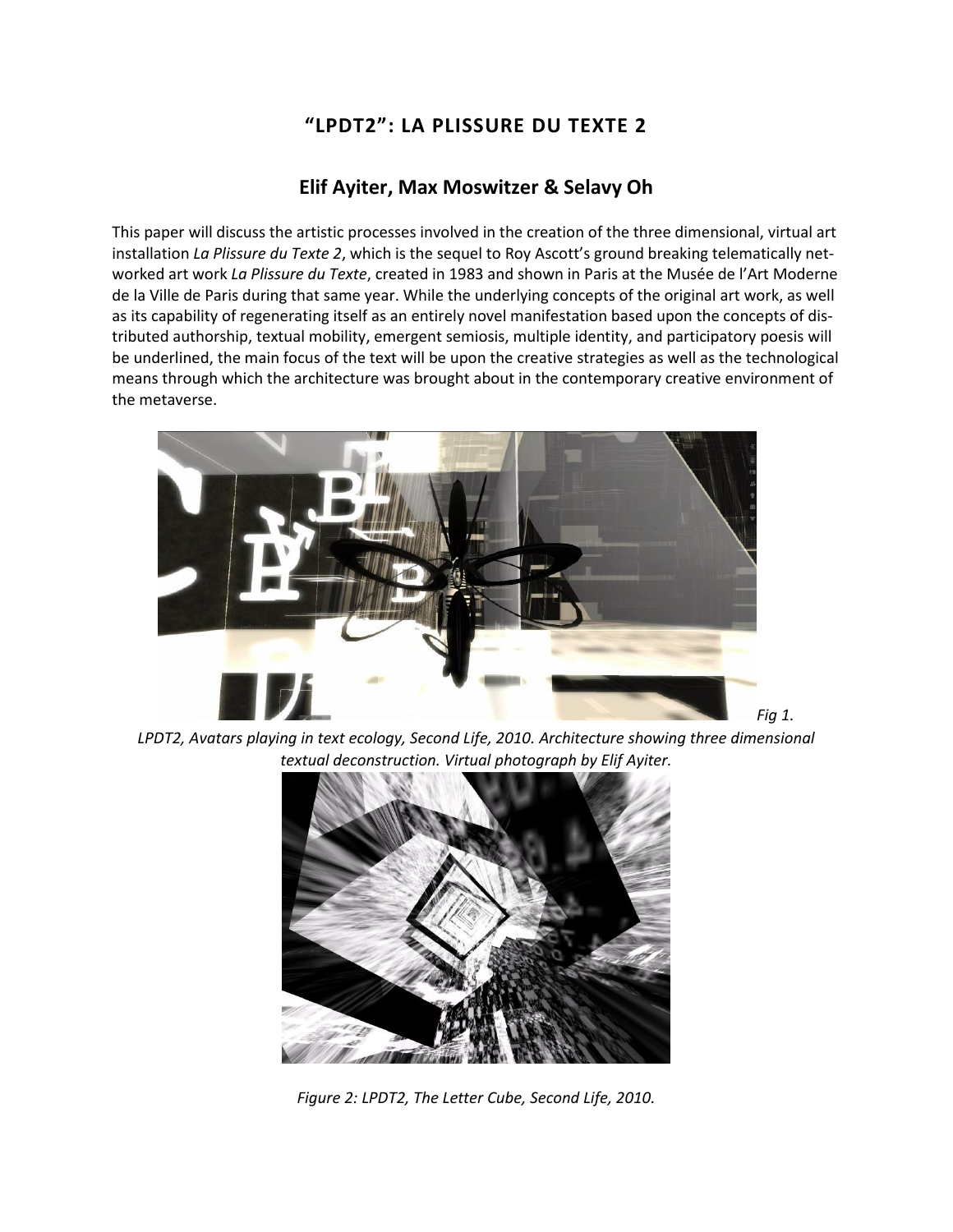### **Text Transformed**

The title of the project, *La Plissure du Texte: A Planetary Fairy Tale*, alludes to Roland Barthes's book *Le Plaisir du Texte*, a famous discourse on authorship, semantic layering, and the creative role of the reader as the writer of the text. As was also the case in its first incarnation 'distributed authorship,' a term coined by Ascott [1] has been the primary subject of investigation of *La Plissure du Texte 2 (LPDT2)*.

*LPDT2* consists of a geography/architecture constructed entirely out of dynamic input text, which is built in a three dimensional, online, participatory virtual world, i.e., a metaverse. While an earlier version of the work was created in the proprietary metaverse of Second Life, the current location is an independent artist's grid called the New Genres Grid which is a part of the newly emerging independent online hypergrid system.

Whereas in 1983 the text was pleated by a number of human storytellers positioned around the globe; in the three dimensionally embodied metaverse the storytellers show novel and unexpected attributes: An emergent textual architecture/geography, as well as a population of autonomous 'robot' avatars which dwell inside this bizarre, literary landscape are pleating the text by acting as communication nodes between the narrators of this new version of the tale: The primary persistent distributed authorship is now accomplished by many writers throughout the ages:

A text generator telling a non-linear, multi-faceted, often times poetic, story harvested from the online *Project Gutenberg* is now distributing its output amongst an architecture and its inhabitants, generating dialogues and iterations taking their trajectories from masterworks of classical literature. The pleating resembles musical sampling, the connection between the sentences fades, text becomes noise, from which the audience generates meaning.

While the virtual structure on the simulator provides the primary layer of pleating by visually mixing the different sources of text, yet another layer of textual input has been provided through which Real Life visitors can contact *LPDT2* by sending SMS messages as well establishing contact via Twitter. All pleated text - the generated, the contributed, and the stored - is simultaneously visible as a massive, ever evolving literary conglomeration. Consequently, the participatory pleating involves not only a meeting of individuals from the same timeframe but extends into a meeting between the past and the present, the bringing together of voices of many ages, then and now.

Although *LPDT2* has been planned as a virtual installation which will nonetheless be predominantly visited in a physical gallery space, the interaction with *LPDT2* is by no means limited to the physical realm alone: Since the project unfolds in a freely accessible, participatory online virtual world visitors throughout the globe can visit the installation with their avatars at any time of their choosing. Thus, an added layer of participation is provided through the three dimensionally embodied interactions of geographically dispersed individuals amongst each other, with the 'resident' robotic avatars, as well as the avatars of the artists themselves.

#### Creating a System: Generating the Text

Various means of gathering the input text, which would get the entire system operational, were discussed during the early phases of the project; however even from the onset a wish to create a system whereby the text would be generated rather than be contributed by discrete individuals was seen as an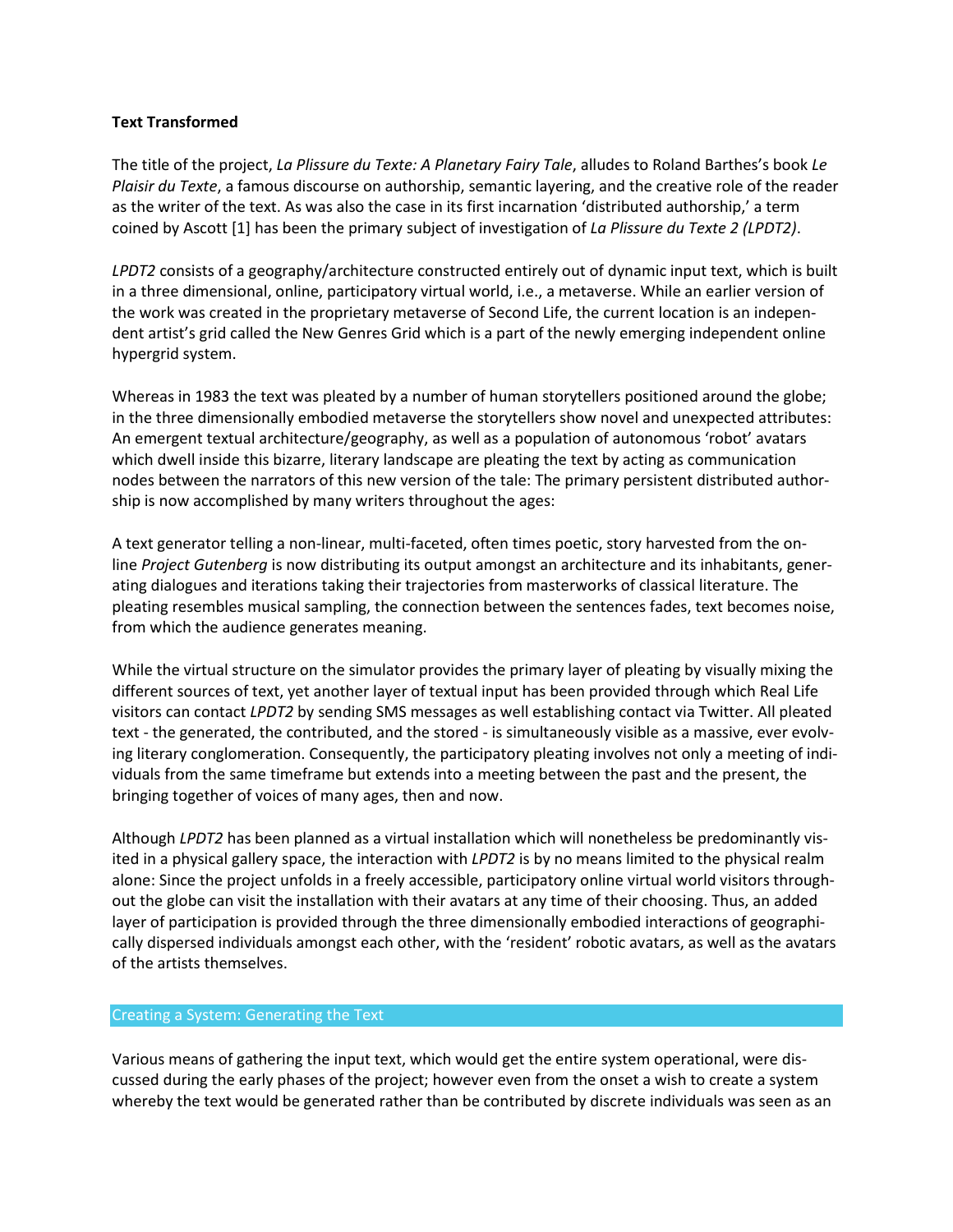exciting option. That this was a distinct possibly was evident from the existence of various online text generators and particularly the *Dada Engine.* [2]

Although text can be harvested from many different sources such as search engines and even text determined upon by the artists themselves, *Project Gutenberg* [3] proved to be an inspired choice, since not only does the vast repository provide a huge resource, but also the text thus harvested reinterprets Roy Ascott's key phrase of 'distributed authorship' by adding to it a dimension of temporality, if not indeed a transcendence of the here and now: The repository holds over 30,000 texts which have been authored by countless individuals throughout history. However, beyond this aspect of temporality, the startlingly poetic nature of the harvested text has proven itself to be an additional blessing which came out of utilizing *Project Gutenberg* as a means for achieving 'participatory poesis.'

The Dada engine has been reprogrammed to select a sentence (S1) as the starting point and to search for another sentence (S2) in text (T) which is randomly chosen from *Project Gutenberg*. This search procedure is done by first searching the text for the longest word of S1. Once the related word is found the next sentence in the text becomes S2, the assumption being that S2 has a logical relation to S1 through the shared longest word. These consecutive sentences are then sent to an HTML server from where they are mapped onto the architecture. However, the same text generator also sends aggregated text via email directly into the metaverse where it is used as the conversational material for the robotic avatars who are the indigenous residents of the architecture.

Although the text generator does provide the bulk of the text, additional input is provided through an AI system contributed by *i-DAT* from Plymouth University through which visitors to the physical gallery space can send SMS messages which are then displayed as an additional text layer by means of a screen based heads-up-display. Finally, visitors to the virtual installation can send Twitter messages by clicking on a message board which displays a short sentence obtained from the text generator.

#### The Aesthetics of *LPDT2*: Typographic Deconstruction

In both versions of the build, the architecture stretches itself over an entire metaverse simulator and reaches thousands of virtual meters into the sky, materializing on several platforms which show differences both in terms of visual appearance as well as content. Beyond this, the second incarnation of the project does not copy or mimic what was created in the first version, but strikes out into different visual investigations, searching for novel means of utilizing the generated text in a significantly more restrictive environment: While at a cursory glance the open metaverse operates in a similar fashion to the enclosed world of *Second Life*, nonetheless there are considerable differences when it comes to scripted objects and especially those involving virtual physics. This inevitably necessitated omissions of architectural components upon which the success of the *Second Life* structure had much relied. However, as is all too often the case, necessity gave rise to invention and the second version of *LPDT2* shows marked differences as well as improvements. As an example, the ground level of the second build puts us into a space of letter columns which form sentences from the harvested text. These columns surround a space filled with one hundred tables. Tablets of a single sentence each have then been placed upon these tables and through them the entire table hall bears testimony to the anonymously distributed authorship of the authors coming to us via *Project Gutenberg*, whilst at the same time reflecting upon the symbolic attributes of the 'tabletop,' a recurring conceptual element of Ascott's throughout his artistic career.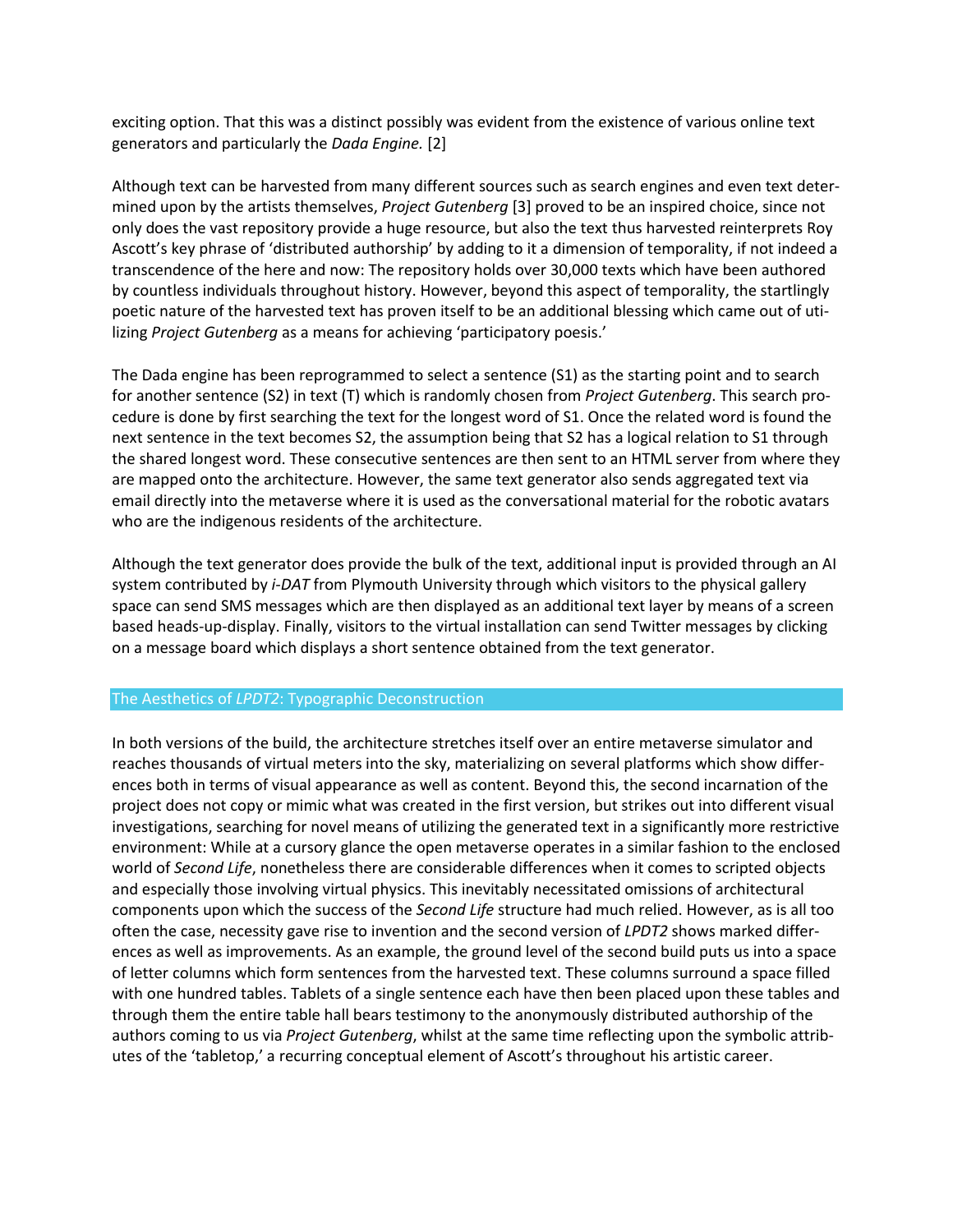What remains consistent throughout both the first as well as the second formation of*LPDT2* is an adherence to the basic key phrases formulated by Ascott: Textual mobility, distributed authorship, emergent semiosis, multiple identity, and participatory poesis.

This brings about the installation in which the generated text is mapped onto architectural components such as floors, walls, as well as spaces which are more difficult to make sense of, such as a strangely configured cube upon which an ever changing text flow is mapped, or an ever changing labyrinth of sentences and letters of the alphabet. While the text can be read as full stand-alone sentences on the individual planes onto which it has been mapped, oftentimes the layering of the planes as well as the juxtaposition of typographic elements results in typographic deconstruction.

In the early 1990's the potential unleashed by desktop publishing and graphics software, allied with the methodological potential offered by deconstructionist philosophy, produced a style of graphic design and typography known sometimes as deconstructionist graphic design, and sometimes as 'The New Typography.' Although the later influx of deconstructionist philosophy cannot be denied, nonetheless deconstructivist typography has its origins in the early 20th Century. Thus, Marinetti writes in 1913:

"My revolution is aimed at the so-called typographical harmony of the page, which is contrary to the flux and reflux, the leaps and bursts of style that run through the page... With this typographical revolution and this multicolored variety in the letters I mean to redouble the expressive force of words." [4]

Modernist typography had engaged in such structural games, even before Marinetti. The printed word was liberated from printing's traditional constraints by Stéphane Mallarmé with *Un Coup de dés* in 1987, pioneering an expressive form of visual presentation for poetic language. One might have expected Marinetti to enthuse over *Un Coup de dés*, however he had other views:

"Moreover, I combat Mallarmé's static ideal with this typographical revolution that allows me to impress on the words (already free, dynamic, and torpedo-like) every velocity of the stars, the clouds, aeroplanes, trains, waves, explosives, globules of sea foam, molecules, and atoms." [4]

One of Marinetti's basic Futuristic tenets, the relegation of human experience to a continuum of sensations, underlay the techniques he proposed to use in achieving a Futurist literary expression. Marinetti described these procedures by declaring that "nouns will be scattered at random, infinitives with their greater elasticity will replace the pedantic indicative." [5]

Marinetti's attack on typographic convention, taking Mallarmé's work several stages further, had considerable prescience. His directness, vigor and visual augmentation of the power of words, the entire Futurist ethos of treating words as ammunition, helped formulate the solutions which the new needs of the 20th century demanded. [6]

Although separated in time though a period of 80 years, Ellen Lupton seems to pick up on certain aspects of Marinetti's outcry when she sees deconstruction in graphic design as a process – an act of questioning typographic practice. In Derrida's original theory deconstruction asks several questions which are crucial to typographic design as well: How does representation inhabit reality? How does the external appearance of a thing get inside its internal essence? How does the surface get under the skin?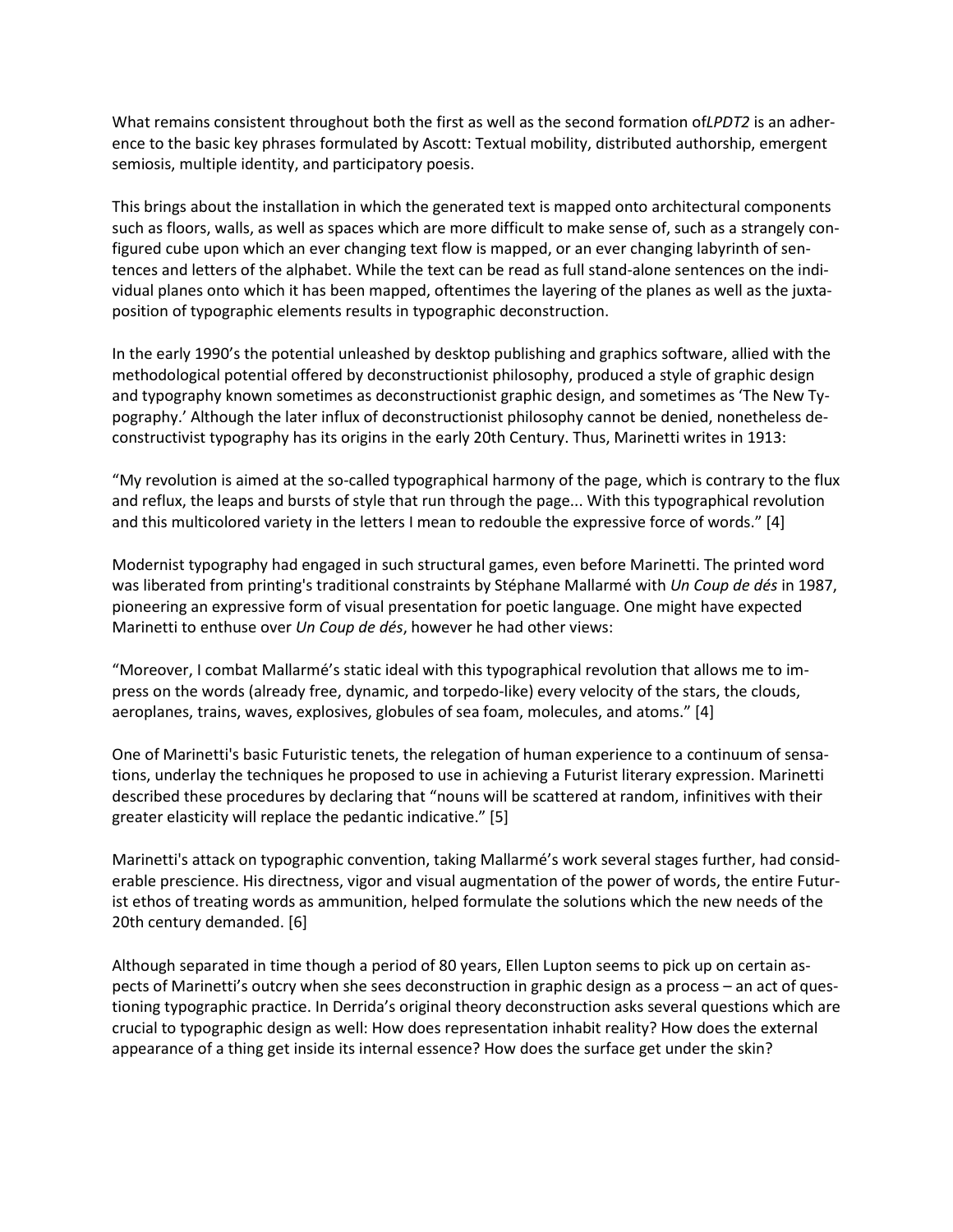A crucial opposition in Derrida's theory of deconstruction, and one which is also highly pertinent in terms of typographic design, is speech versus writing. The Western philosophical tradition has denigrated writing as an inferior, dead copy of the living, spoken word. When we speak, we draw on our inner consciousness, but when we write, our words are inert and abstract. The written word loses its connection to our inner selves. Language is set adrift.

Parallel questions for graphic design which preoccupy Lupton are how visual form may get inside the 'content' of writing and through what means has typography refused to be a passive, transparent vessel for written texts, instead developing as a system with its own structures and devices throughout the ages? A typographic work can be called 'deconstruction' when it exposes and transforms the established rules of writing, interrupting the sacred 'inside' of content with the profane 'outside' of form. [7]

Added should also be that, more often than not, deconstructionist typography exhibits a fascination with contemporary technology, in both its utopian and dystopian possibilities, as well as its glamour, adopting tropes and strategies of appropriation, juxtaposition, détournement, montage, collage, repetition, facilitated by or reflecting upon the extraordinary capabilities of digital technologies. It is thus of no surprise that the outcome often resonates upon a world of diffused and distributed communication mediated through networks of powerful information technologies. Even when the artifact itself is presented as a static printed page the reference to a cyberspace driven by hypertext is very often implicit, underscoring that "communication for the deconstructivist is no longer linear, but involves instead the provision of many entry and exit points for the increasingly over-stimulated reader." [8] Thus the page is no longer to be just 'read' but also to be 'perceived,' beyond the pure textual content, into all of its associative conjunctions: We are also meant to 'feel' rather than just to 'read' a page.

In *LPDT2* typographic deconstruction is mostly achieved through space; that is the Z axis of virtual three dimensionality. As one wanders through the conglomeration the text planes containing their individually coherent sentences will inevitably fall upon one another, creating overlapping layers and presenting the visitor with configurations which will juxtapose as well as superimpose different sizes and angles comprised of many different sentences, enabling readings which may present many entry and exit points. Since the input text not only manifests upon two dimensional planes but also materializes as three dimensional objects, another juxtaposition which deconstructs the typography is the perception of two dimensional and three dimensional text simultaneously, often one blending into the other, falling upon each other, creating waterfalls and cascades of words, which are indeed meant to be 'felt,' as well as be 'read.' The conversations held by the robotic avatars, as well as the SMS text sent from the physical realm add further layers to this deconstructive process. Furthermore, the entire typographic system is in an ever changing state of flux depending upon the motion and view point of the avatar who traverses it.

This visual deconstruction would appear to enhance the transmission of Ascott's fundamental key phrases: Textual mobility, distributed authorship, emergent semiosis, multiple identity, and participatory poesis are augmented not only through the contributions of the countless historic authors whose words reside inside *Project Gutenberg*, but additionally through the layers of deconstruction which brings these words and sentences together in ever changing novel visual expositions.